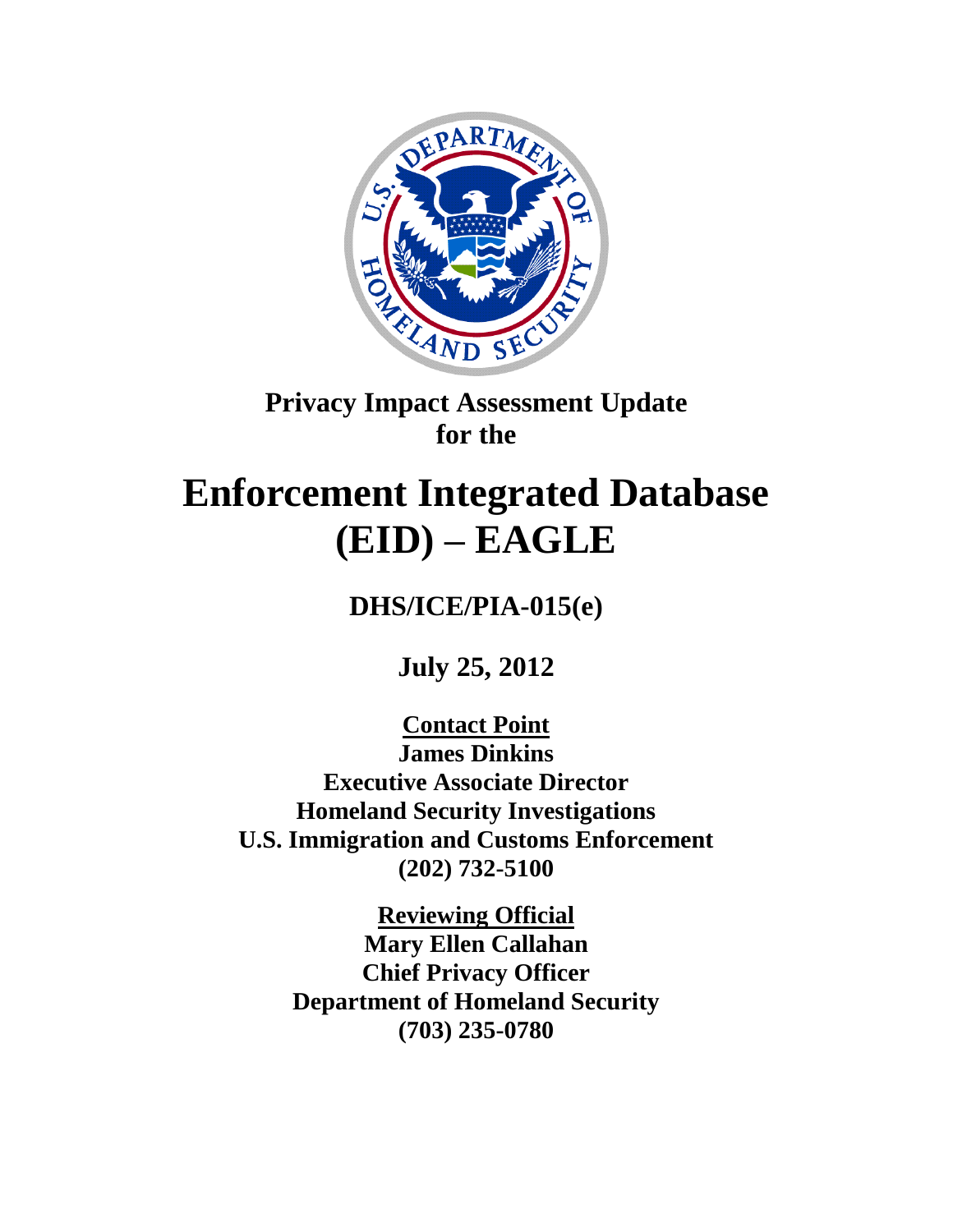

## **Abstract**

U.S. Immigration and Customs Enforcement (ICE) has established a new subsystem within the Enforcement Integrated Database (EID) called EID Arrest Guide for Law Enforcement (EAGLE). EAGLE is a booking application used by ICE law enforcement officers to process the biometric and biographic information of individuals arrested by ICE for criminal violations of law and administrative violations of the Immigration and Nationality Act (INA). Once fully deployed, EAGLE will replace the existing EID booking applications the Enforcement Apprehension and Booking Module (EABM), Mobile IDENT, and WebIDENT and will perform the identical functions of those applications as described below and in the EID PIA. EAGLE will also forge a new connection to the Department of Defense"s (DOD) Automated Biographic Information System (ABIS) and permit the comparison of the fingerprints of foreign nationals arrested by ICE with the DOD"s information in ABIS. This PIA Update is being conducted to provide public notice of the operation of the EAGLE booking system and its interconnection to the DOD ABIS database.

## **Overview**

ICE has launched a new booking application known as EAGLE within the EID, an ICE-owned shared common database repository for several DHS law enforcement and homeland security applications.<sup>1</sup> EID captures and maintains information related to the investigation, arrest, booking, detention, and removal of persons encountered during immigration and criminal law enforcement investigations and operations conducted by ICE and U.S. Customs and Border Protection (CBP). EAGLE is the booking application used to process the biometric and biographic information of individuals arrested by ICE Homeland Security Investigations (HSI) Special Agents for violations of law and ICE Enforcement and Removal Operations (ERO) officers to support bookings of individuals arrested for criminal and administrative violations of the INA and related laws. ICE Office of Professional Responsibility (OPR) agents also will use EAGLE to support bookings of individuals for criminal violations of law investigated by OPR. $^2$ 

Once fully deployed, EAGLE will replace the EID booking applications EABM, Mobile IDENT, and WebIDENT and will perform the identical functions of those

 $\overline{a}$  $1$  The specific ICE applications are EABM, ENFORCE Alien Removal Module (EARM), Enforcement Automated Biometric Identification System (WebIDENT), Mobile IDENT, and the User Account Management Module. The CBP application is called E3.

<sup>2</sup> ICE OPR is responsible for investigating allegations of employee misconduct.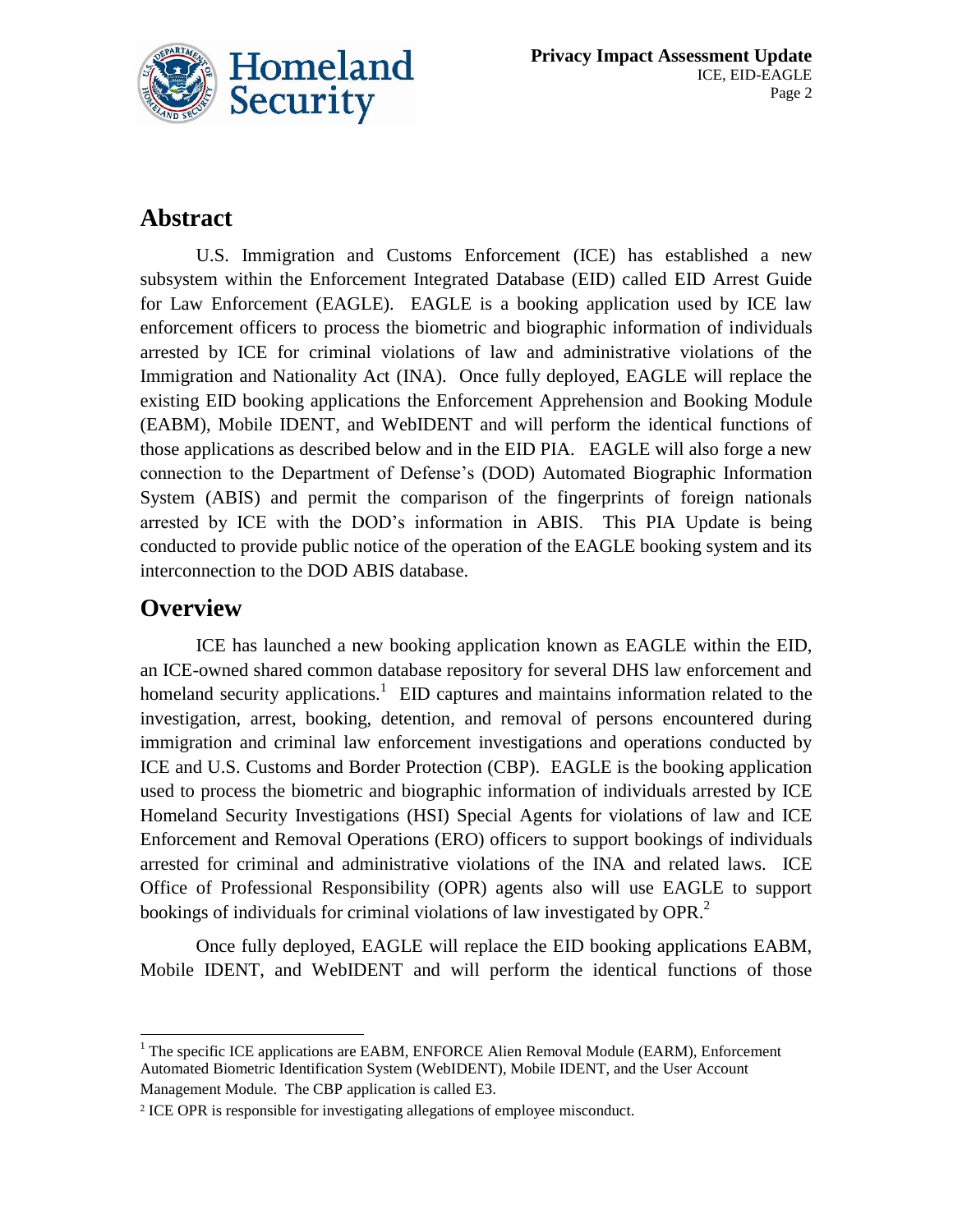

applications as described below and in the EID PIA. $3$  EAGLE will also connect to DOD"s ABIS and permit the comparison of the fingerprints of foreign nationals arrested by ICE with DOD"s information in ABIS.

#### *EAGLE as Replacement for EABM, Mobile IDENT, and WebIDENT Applications*

Once fully deployed, EAGLE will perform all functions of the EID booking applications EABM, Mobile IDENT, and WebIDENT and permit the retirement of those applications from the EID environment. The specific data collected, uses of the data, and information sharing undertaken pursuant to EAGLE will not change from these prior applications. EAGLE will provide a single integrated arrest and booking application that supports fingerprint/photograph capture, collection of biographic information, recording of allegations and charges, preparation and printing of appropriate forms, and interfaces with the three major U.S. government biometric databases for the enrollment and query of fingerprints.<sup>4</sup> EAGLE will be used to track the apprehension of individuals, both U.S. citizens and foreign nationals, who have been arrested by ICE, CBP, or other law enforcement officers within DHS for violations of criminal or administrative laws, including the INA (Title 8, United States Code).

EAGLE will also support the creation of records about individuals who are amenable to immigration removal proceedings but are not in the custody of DHS. These subject records may be used as part of an ongoing investigation and sometimes are used to place immigration detainers when DHS is seeking custody of an alien who is already in the custody of another federal, state, or local law enforcement agency. EAGLE will also support the query of fingerprints of individuals who are the subjects of ongoing criminal investigations to identify previous encounters. These queries do not result in the enrollment of an individual"s fingerprints in IDENT or the creation of a new encounter in IDENT, but, for previously enrolled fingerprints, the DHS law enforcement officer may set an alert in IDENT that will notify him or her if the individual is encountered again.

Like its predecessor applications, EAGLE will submit biographic information, fingerprints, and arrest information to the FBI"s IAFIS biometric database for storage and for fingerprint-based criminal records checks. EAGLE will receive the results of the fingerprint check from IAFIS, including any criminal history information or wants and warrants on the individual. EAGLE will also submit biographic information, fingerprints, photographs, and arrest/encounter information to the DHS IDENT biometric database for enrollment and query. EAGLE will receive the results of the IDENT check, which

<sup>&</sup>lt;sup>3</sup> See DHS/ICE/PIA-015 EID PIA (Jan. 14, 2010) for a full description of the functions of EABM, Mobile IDENT, and Web IDENT.

<sup>4</sup> The three databases are DHS"s Automated Biometric Identification System (IDENT), the Federal Bureau of Investigation"s (FBI) Integrated Automated Fingerprint Identification System (IAFIS), and the Department of Defense's Automated Biographic Information System (ABIS).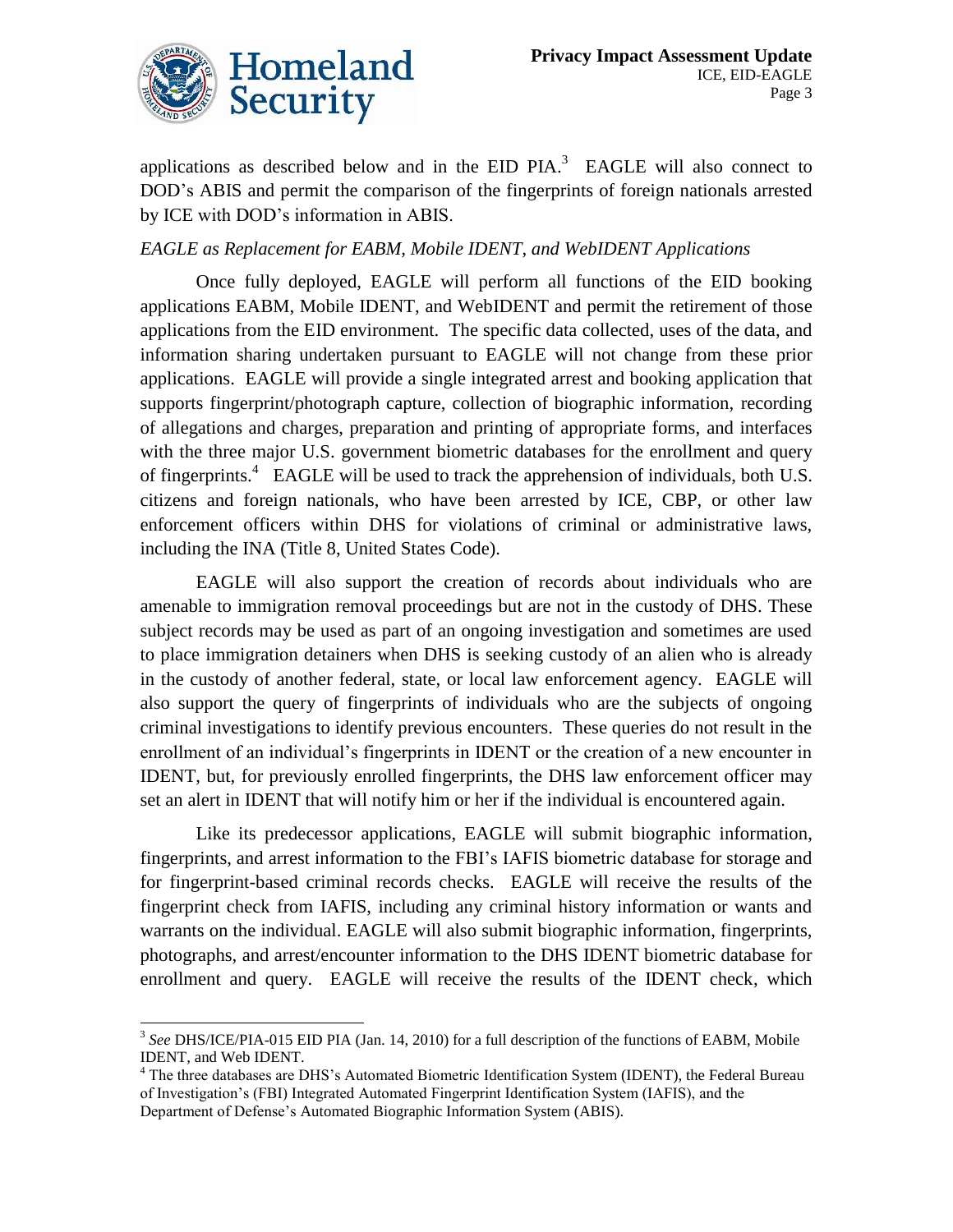

include any matching biographic information, Fingerprint Identification Number, photographs, and previous encounter information. EID uses the Fingerprint Identification Number to identify EID records that may be about the same person, enabling the user to determine whether to link the records. EAGLE also has the ability to retrieve additional information from U.S. Department of State (DoS) databases pertaining to visa issuance and passport data based off of the fingerprint match.

EAGLE also supports arrest processing and fingerprint checks from DHS law enforcement officers in the field via mobile device. This technology allows DHS personnel to determine a subject"s immigration status, check for prior criminal history, and check for wanted subjects in the field without driving long distances to DHS offices, thereby improving booking times and enabling any appropriate release from law enforcement custody onsite.

#### *New Connection with ABIS*

EID/EAGLE will send the fingerprints of arrested foreign nationals to ABIS for matching purposes only. ABIS will not retain (enroll) the fingerprints. Any matching fingerprints in ABIS will trigger an automated message from ABIS to EID/EAGLE containing biographic information about the individual and limited information about why the individual's fingerprints are in ABIS. An individual's fingerprints may be in ABIS based on derogatory information about the individual, such as a known criminal history, intelligence justification, or as a known or suspected terrorist. Alternatively, an individual"s fingerprints may be in ABIS after DOD or its partners fingerprint the individual and compare the prints against ABIS for purposes of base access, employment, benefits, or other administrative reasons. Finally, DOD also includes in ABIS fingerprints from historical sources, such as criminal fingerprint records from the Iraqi government. These historical records may reflect derogatory information about the individual, or simply contain identification data only.

The response from ABIS will be retained in EID/EAGLE and used by ICE law enforcement personnel to identify the individual. Encounter information may be used to question the individual or develop leads during the course of the investigation or law enforcement activity in which the individual was arrested. The EAGLE application may be used by any ICE office that arrests individuals, including HSI, ERO, which arrests individuals for criminal and administrative violations of the INA, and OPR, which conducts internal investigations into suspected misconduct or criminal activity.

### **Reason for the PIA Update**

This update is necessary to describe the launch of the new EAGLE application and the new connection to the DOD ABIS biometric database to compare fingerprint records with those maintained in ABIS. An update to the EID PIA is required to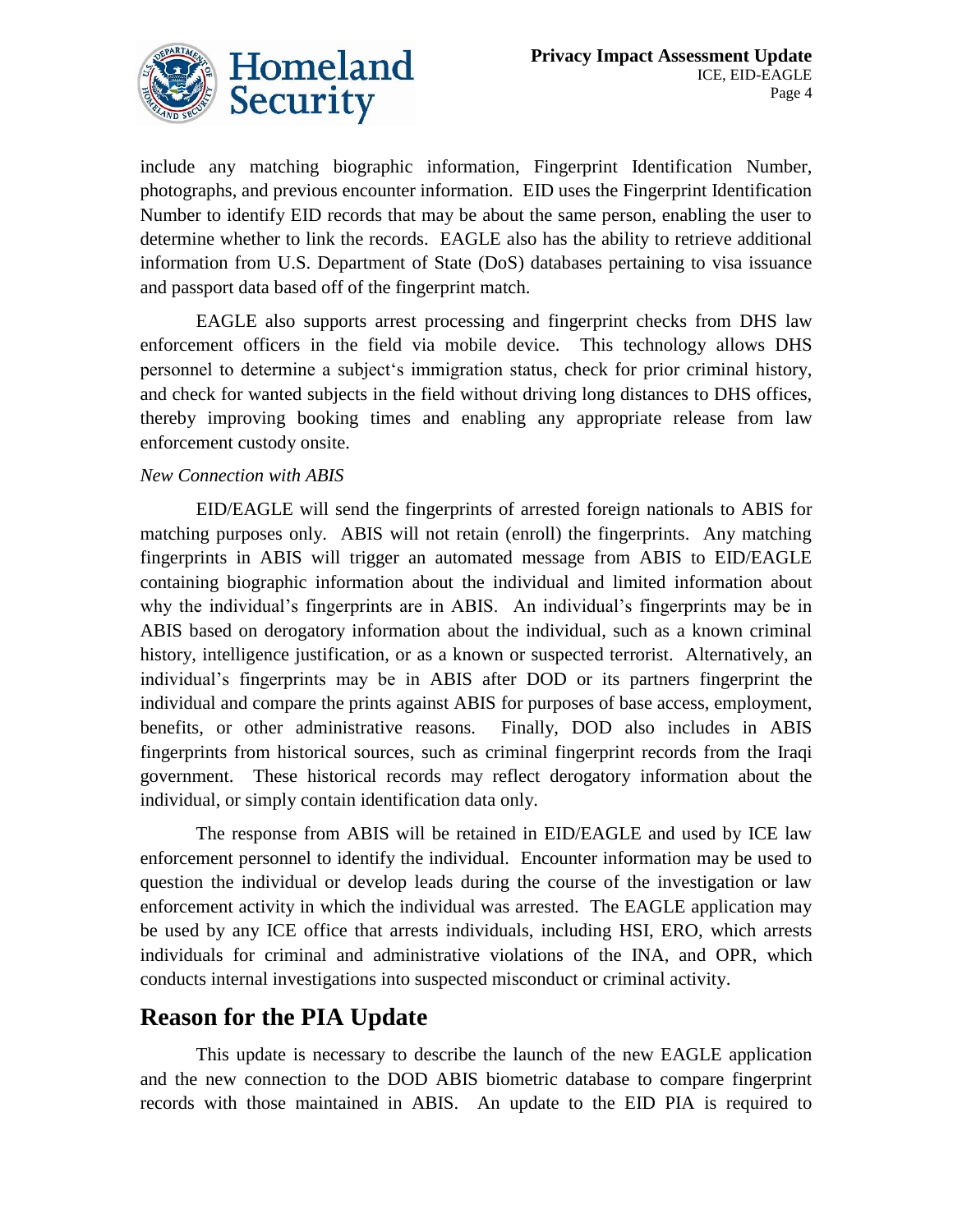

maintain public transparency and to identify and assess privacy risks associated with this new connection.

## **Privacy Impact Analysis**

In each of the below sections consider how the system has changed and what impact it has on the below fair information principles. In some cases there may be no changes and indicate as such.

#### **Authorities and Other Requirements**

DHS has been authorized to collect information under 5 U.S.C. § 301; 8 U.S.C. § 1103; 8 U.S.C. § 1225(d)(3); 8 U.S.C. § 1324(b)(3); 8 U.S.C. § 1357(a); 8 U.S.C. § 1360(b); 19 U.S.C. § 1; and 19 U.S.C. § 1509. Additional authority is provided in 6 U.S.C. § 202; 8 U.S.C. §§ 1158, 1201, 1365a, 1365b, 1379, and 1732; and 19 U.S.C. §§ 2071, 1581-1583, and 1461; and the Immigration Reform and Immigrant Responsibility Act of 1996.

The DHS/ICE-011 Immigration and Enforcement Operational Records System (ENFORCE) System of Records Notice (SORN) (75 Fed. Reg. 23,274, May 3, 2010) applies to the information collected and maintained by EID/EAGLE. A system security plan has been approved for EID and the system was granted an Authority to Operate which expires on January 29, 2013. The EID system operates under a records retention schedule approved by the National Archives and Records Administration (NARA). The Paperwork Reduction Act does not apply to the information collected by ICE during the criminal or administrative arrest of an individual.

#### **Characterization of the Information**

With this update, EID will now receive and maintain the results of biometricbased record checks on arrested foreign nationals from a new source, ABIS.<sup>5</sup> The ABIS response will consist of biographical/identifying information including a photograph where available; any derogatory information such as criminal history, known/suspected terrorist status, or intelligence-based information; date, time, and location of any DOD encounter that triggered the fingerprinting; and the reason for fingerprinting, such as base access, employment, or benefit application. In the case of historical fingerprint records loaded into ABIS, the ABIS results will consist of a brief descriptor of the historical source and an actual image of the fingerprint card itself. The results information will be sent to EID via a secure electronic connection with ABIS.

There is a risk that the ABIS data returned to EID/EAGLE may not be accurate or complete for several reasons. First, not all of the data is collected by DOD but may

 $\overline{a}$  $<sup>5</sup>$  As described in the DHS/ICE/PIA-015 EID PIA, EID already maintains the results of biometric-based</sup> record checks against the DHS Automated Biometric Identification System (IDENT) and the Federal Bureau of Investigation"s Integrated Automated Fingerprint Identification System (IAFIS).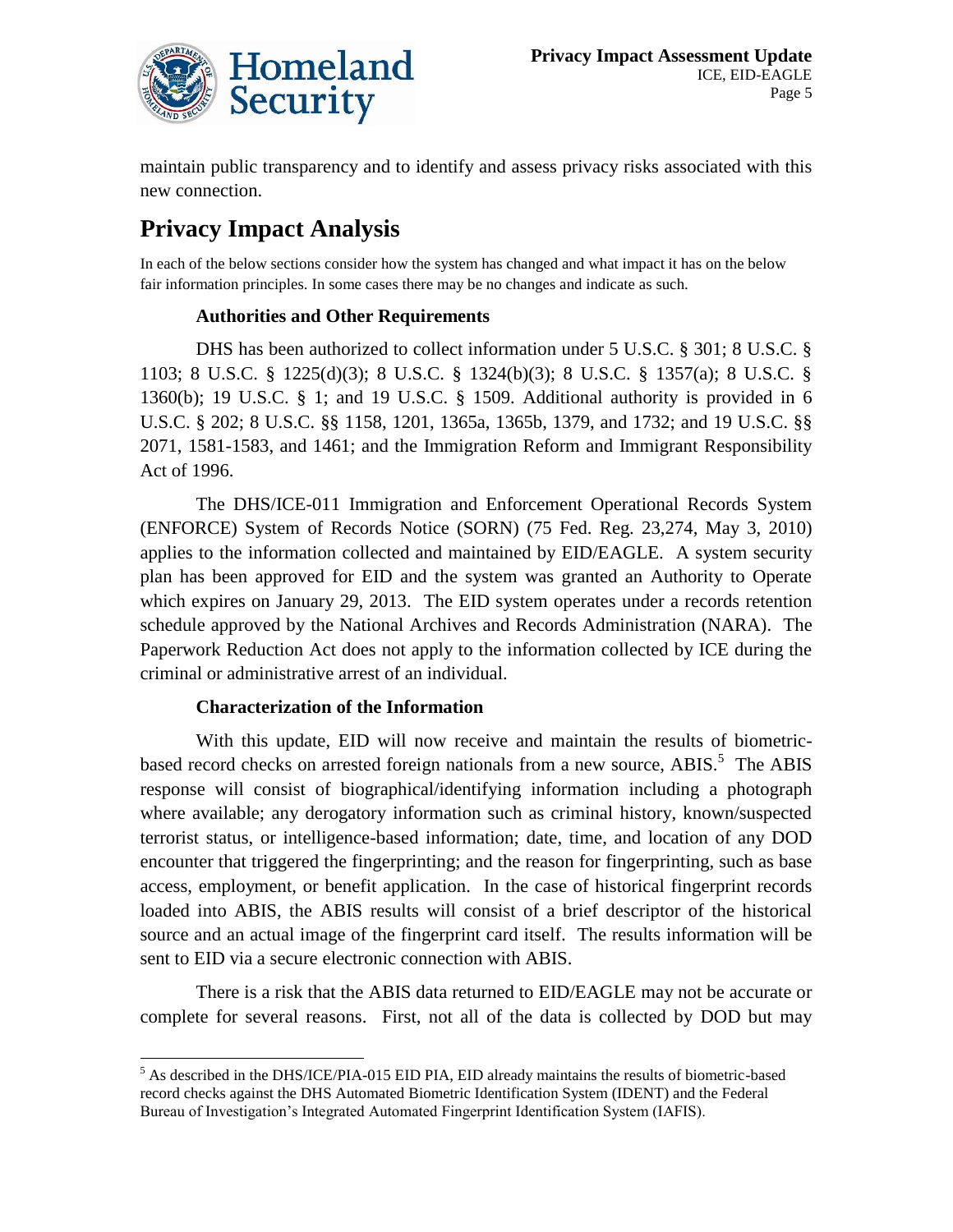

originate from other sources whose data collection methods are not known or subject to review. Second, DOD-collected data is not subject to system-enforced uniform standards of labeling in ABIS, which could interfere with accurate interpretation of the results by EID/EAGLE users. Finally, DOD"s national security and national defense reasons for collecting and using this data do not necessarily require that the information be accurate or complete, therefore systems and processes may not have been established to emphasize data integrity to the same degree as government biometric data systems used for other purposes.

This risk is mitigated by the fact that DHS will not rely on the ABIS results to make determinations about the individual. The individuals queried against ABIS have already been encountered and arrested or detained by DHS personnel, and DHS will primarily use the ABIS results to help confirm or otherwise identify the individual. DHS will use any additional information received from ABIS, derogatory or otherwise, only as a source of potential leads and not as evidence or a basis for a decision about the individual"s case. In addition, DHS personnel will be able to contact DOD for assistance interpreting ABIS results in the event that the contextual information (*e.g.*, reason for fingerprinting) is unclear.

#### **Uses of the Information**

ICE will use the results of biometric-based record checks to identify individuals who were previously encountered by the DOD. The ABIS results will provide information about the individual"s identity and the circumstances of the previous DOD encounter. ICE will use this information to better identify the individual. ICE may also use the information about where and when the DOD encountered the individual as a source of potential leads in the context of an ICE investigation or other law enforcement action in which the individual was arrested, but will not use it as evidence in prosecution or as a basis for a decision about the individual"s case.

#### **Notice**

No new notice to the individual is required. Generalized notice of the fact that the system is now comparing booking fingerprints with ABIS is provided by this update.

#### **Data Retention by the project**

With this update, there is no change to the record retention policy for EID. The ABIS results will be maintained along with the other booking/arrest data in EID for 100 years, pursuant to the approved records retention schedule.

#### **Information Sharing**

EID EAGLE will now send to ABIS the fingerprints, Fingerprint Identification Numbers, and gender of foreign nationals arrested by ICE and booked using the EAGLE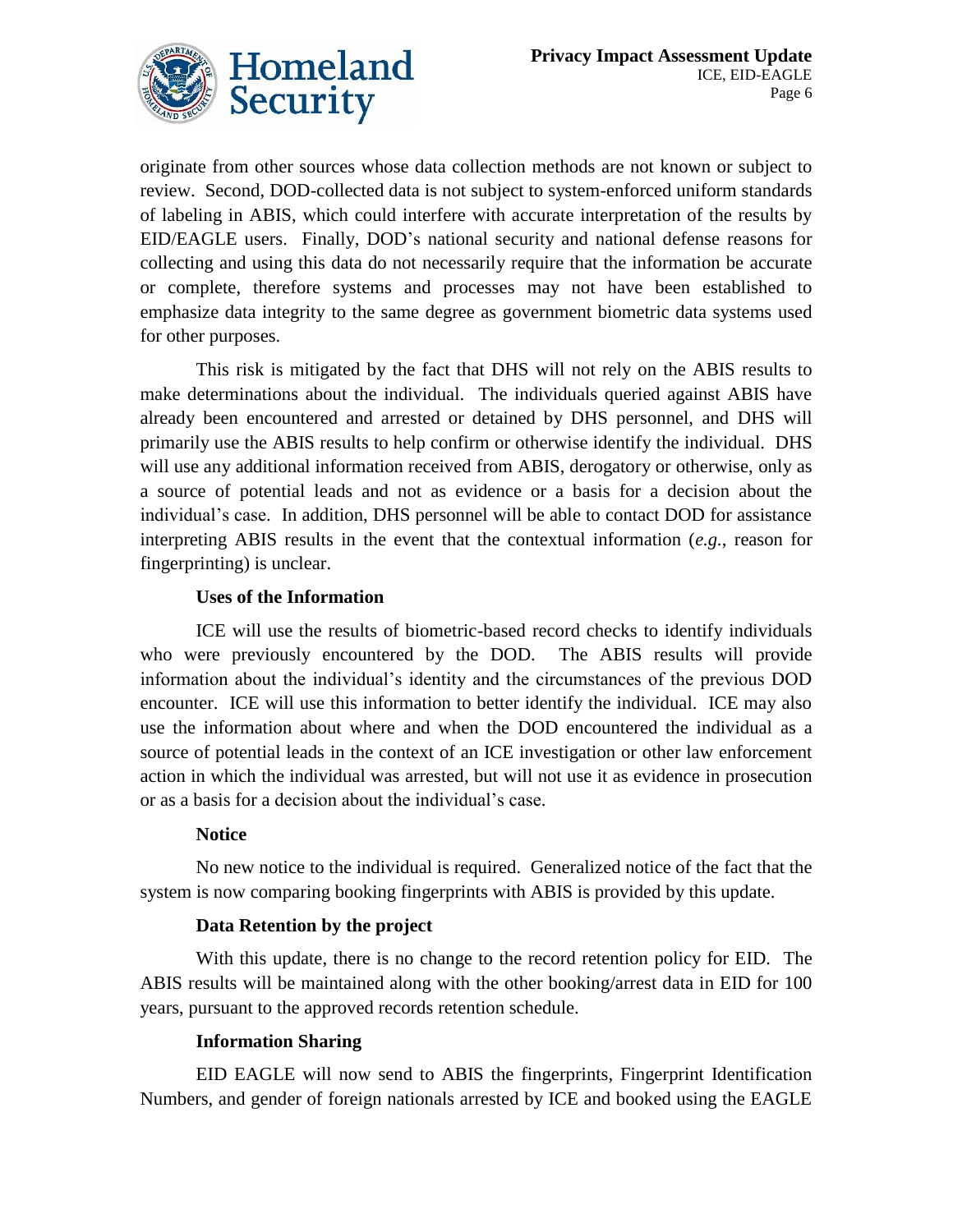

application. This transmission will occur via a Secure FTP connection between EID and ABIS governed by an Interconnection Security Agreement that details the security protocols and requirements in accordance with DOD and DHS security policies. DOD will not retain the queries or enroll the fingerprints sent to ABIS by ICE, but will retain an audit trail that indicates a query was performed. This sharing is authorized under an information sharing agreement between DHS and DOD, and under a Privacy Act routine use in the DHS/ICE-011 ENFORCE SORN which authorizes disclosure "to other federal, state, local, or foreign government agencies, individuals, or organization during the course of an investigation, proceeding, or activity within the purview of immigration and nationality laws to elicit information required by DHS/ICE to carry out its functions and statutory mandates."

Because DOD does not retain this data but only uses it to run a biometric comparison and return any matching results to ICE, there is no new privacy risk associated with the disclosure of this data to DOD. The communication channels between ICE and DOD are appropriately secured using encryption, thereby minimizing the risk of compromise or interception when Personally Identifiable Information (PII) is being sent between the DHS and DOD networks.

#### **Redress**

With this update, there is no change to an individual's rights of access, redress, and correction.